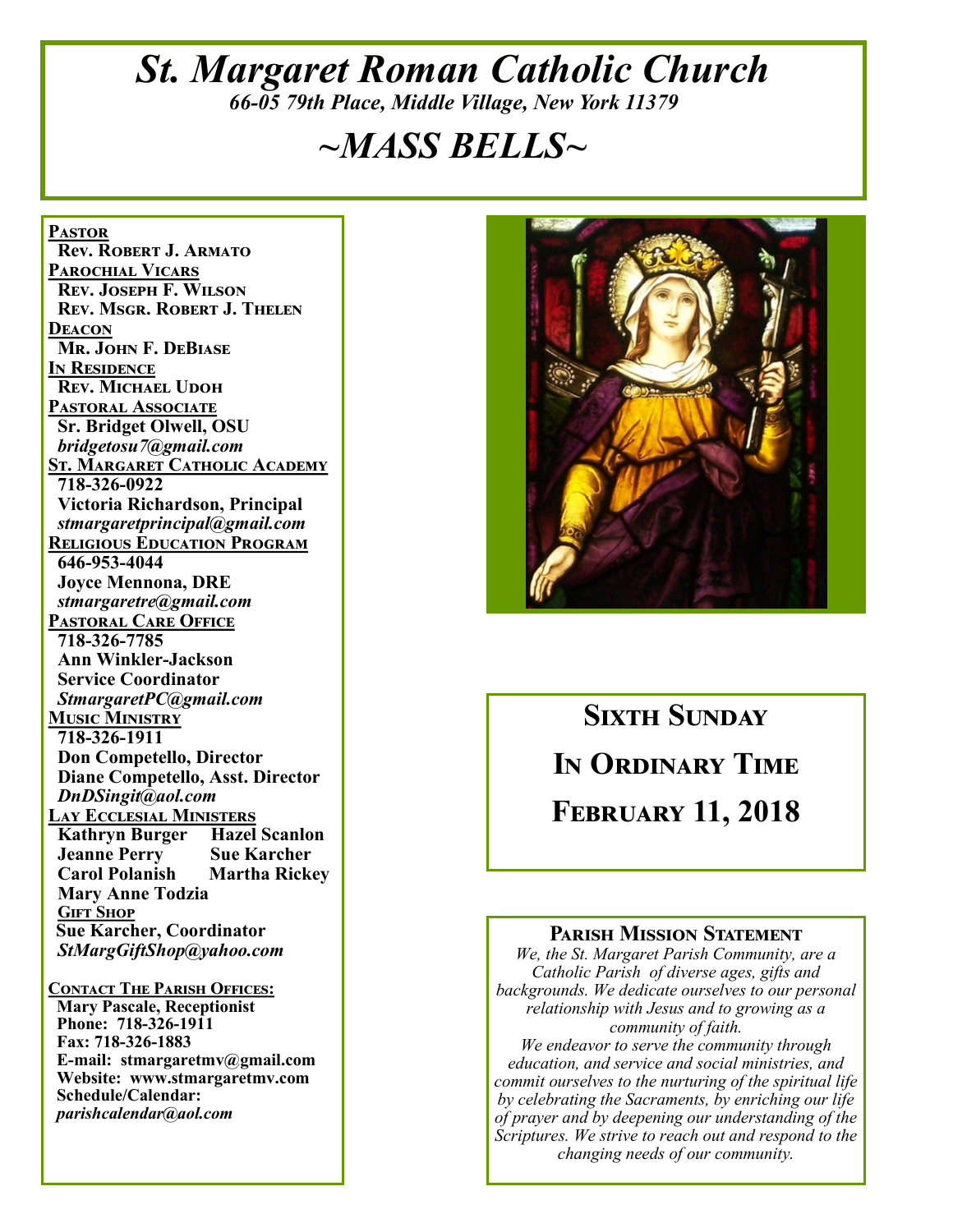| SUN.<br>7:30<br>9:00                     | <u>MASSES FOR THE WEEK</u><br><b>FEBRUARY 11 - SIXTH SUNDAY IN</b><br><b>ORDINARY TIME</b><br>Ann LoFaso<br>Our Lady of Lourdes/Antonino, Giuseppe e<br>Antonina Catalano/Vincenza, Mariano e<br>Salvatore Palmeri/Leonardo e Filippo<br>Curatolo/Maria Coppola/Anna Babino/Sylvia<br>Schock/Giovanni e Gaetano Caruso/ |
|------------------------------------------|-------------------------------------------------------------------------------------------------------------------------------------------------------------------------------------------------------------------------------------------------------------------------------------------------------------------------|
| 10:30<br><b>NOON</b><br>5:00PM           | Phyllis Armato<br>Michael Machado<br>Michael Younghese                                                                                                                                                                                                                                                                  |
| MON.<br>7:00<br>9:00                     | <b>FEBRUARY 12 - WEEKDAY</b><br>The O'Connor, Sloane & DiPierro Families<br>Philip & Leonardo Curatolo                                                                                                                                                                                                                  |
| TUE.<br>7:00<br>9:00                     | <b>FEBRUARY 13 - WEEKDAY</b><br>Ann LoFaso<br>Rose D'Amato                                                                                                                                                                                                                                                              |
| WED.<br>7:00<br>9:00<br>3:00PM<br>7:30PM | <b>FEBRUARY 14 - ASH WEDNESDAY</b><br><b>Wolfgang Lipovec</b><br>Michael Machado<br>Liturgy of the Word<br>People of the Parish                                                                                                                                                                                         |
| THU.<br>7:00<br>9:00                     | <b>FEBRUARY 15 - THURSDAY AFTER</b><br><b>ASH WEDNESDAY</b><br>Irma Lackner<br>The Giordano and Sepi Families                                                                                                                                                                                                           |
| FRI.<br>7:00<br>9:00                     | FEBRUARY 16 - FRIDAY AFTER<br><b>ASH WEDNESDAY</b><br>Lottie & Stanley Andrzejewski<br>Johann, Maria & John Michitsch                                                                                                                                                                                                   |
| SAT.                                     | <b>FEBRUARY 17 - THE SEVEN HOLY</b>                                                                                                                                                                                                                                                                                     |
| 9:00<br>11:45                            | <b>FOUNDERS OF THE SERVITE ORDER</b><br><b>COLLECTIVE: Thomas Marx/Angelina Grillo</b><br><b>MONTHLY MEMORIAL MASS: Rose Mirabella/</b><br>Antoinette P. Tomasulo/Massimo Cappela/<br>Madeline Maranzano/Nicholas Krapf/Dorothy<br>Locano/Carol Falk/Anthony LoPresti/                                                  |
| 5:00PM                                   | MaryAnn Germann                                                                                                                                                                                                                                                                                                         |
| SUN.<br>7:30<br>9:00<br>10:30            | FEBRUARY 18 - FIRST SUNDAY OF LENT<br>People of the Parish<br>Daniele Bussa/Giovanna Picciuca/Calogero<br>e Salvatore DiMaggio/Tony LoPresti/Maria<br>Coppola/<br>John Taormina                                                                                                                                         |
| NOMI                                     | Aide Poker                                                                                                                                                                                                                                                                                                              |

NOON Aida Baker 5:00PM Nancy Gardini

### **ON ASH WEDNESDAY, FEBRUARY14TH**

ashes will be distributed at all of the Masses. Ashes and prayer pamphlets in English and Italian, to bring to the homebound, will be available at the Sacristy after each of the Masses and services.

# **PARISH INFORMATION**

**If you're not registered, please visit the Rectory office, which is open from Monday through Friday, 9 am to noon and 1 pm to 7:30 pm.**

**CONFESSIONS** - Saturday, 4-4:45 pm or by appointment with a priest.

**NOVENA** to Our Lady of the Miraculous Medal Mondays after the 9am Mass.

**MORNING PRAYER** daily from Monday through Friday at 8:45 am.

**BAPTISMS** take place on the 1st and 3rd Sundays of the month. Please call the rectory for an appointment and to register your child.

**WEDDINGS MUST** be scheduled at least six months in advance by appointment with a priest or a deacon. Please call the rectory office. For marriage preparation information visit www.pre-cana.org.

**THE BEREAVEMENT GROUP** meets on the 1st and 3rd Thursday of the month at 10 am in the Convent meeting room. Call Ann at 718-326-7785.

**THE ENGLISH CHOIR** rehearses on Tuesday, at 7 pm in the Church. Tenors and baritones needed!

**IL CORO ITALIANO** prattica ogni Domenica prima della Messa Italiana.

**THE CHILDREN'S CHOIR** rehearses on Thursday, from 6-7 pm in the Church. For more info, DnDsingit@aol.com

**BOY SCOUT TROOP #119** meets on Tuesdays from 7:15-9 pm in the Parish Hall. New members are welcome, age 10 1/2 & up. Call Mr. Krzewski, 718-894-4099.

**CUB PACK #119** meets on Mondays from 7-8:30 pm in the Parish Hall. New members welcome, age 6 to 10-1/2. Call Mr. Krzewski, 718-894-4099.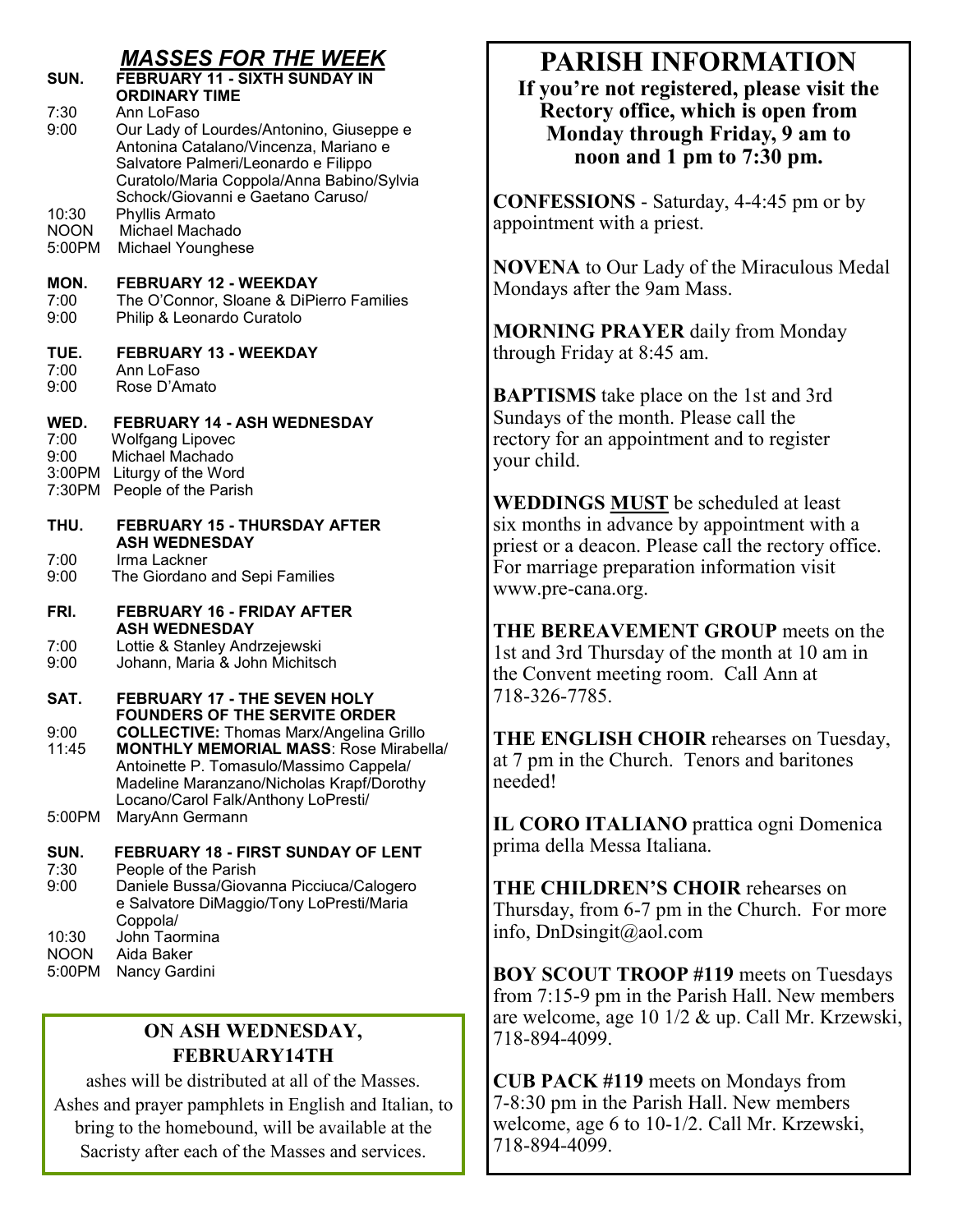# PLEASE PRAY FOR OUR SICK

Karen Guarascio, Connie Faccibene, Eileen Hinrichs, Linda Frazier, Angela Lenihan, Cari Ann Falk-LoBello, Glen Falk, Ronald Frazier, John Downer, Robert Sabini, Lee Falk, Patricia Johnson, Scott White, Baby McKinley Kelleher, Isabelle Azzaro, Lucy Lento, Sean Harrison, Michael Russo, Justin James Quirke, Rose Healy, Parrish Wert, Michael Hirst, Elizabeth Ott, Marion Caracciola, Baby Keila Mary Champoli, Brooke and Alexa Renda, The Ferrugio Family, Marc Gandasegui, Bob & Karen Schaefer, Maureen Harvey, Sandra Slattery, Shirley Chesley, Jim Daniels, Lola Anderson, George McGarry, Michael Mavin, Denis Fink, Marc Pagnozzi, John Vannata, Richard Santangelo, Joseph Simon, James Taylor, James Leung, Dr. Joan Virostko, Alfie Poje, Margaret Cosentino, Ann Pompeo, Gloria Mojica, Larry Dumbra, Bob Marvin, Joseph O'Brien, Katie Bryzgornia, Daniel Fox, Domenica Millitello, Caterina D'Anna, Immaculate Marge D'Elia, Carol Arevalo, Jim O'Driscoll, Victoria Lippolis, Mary Rigovich, Matteo Sabini, Charles Schaaf, Joseph Russo,

*The names will remain for 3 months, please call 718-326-1911 and ask for continued prayers*

### **Prayer Requests**

**Pray for vocations to the Priesthood and Religious Life. Please pray for our men and women from our Parish serving in the defense of our country: Lt. Col. Thomas Frohnhoefer Sgt. Robert A. Domenici** 



### *WE RECALL OUR BELOVED DECEASED*

 *Especially, Filippa Cracchiolo, David J. McConville, Margaret Rose Swiatocha, Frederick J. LeDoux, May they rest in Christ's Peace!*

# *MEMORIALS*

### *WINE & HOST THIS WEEK*

*are offered in memory of Dolores DeBiase at the request of Henry & Kathy Talbot.*

*DURING THE SEASON OF LENT, WE WILL HAVE STATIONS OF THE CROSS BEGINNING ON TUESDAY, FEBRUARY 20TH, AS FOLLOWS:*

| <i>Tuesdays</i> | $9:30$ am | <b>In Italian</b> |
|-----------------|-----------|-------------------|
| Wednesdays      | 9:30am    | In English        |
| Fridays         | 7:30pm    | In English        |

# **TODAY'S READINGS**

**First Reading** - The leper will dwell apart, making an abode outside the camp (Leviticus 13:1-2,44-46).

**Psalm** - I turn to you, Lord, in time of trouble, and you fill me with joy of salvation (Psalm 32).

**Second Reading** - Whether you eat or drink, or whatever you do, do everything for the glory of God (1 Corinthians 10:31-11:1).

**Gospel** - The leprosy left him immediately, and he was made clean (Mark 1:40-45).

### **READINGS FOR THE WEEK**

| Monday:   | Jas 1:1-11; Mk 8:11-13                   |
|-----------|------------------------------------------|
| Tuesday:  | Jas 1:12-18; Mk 8:14-21                  |
|           | Wednesday: J1 2:12-18; 2 Cor 5:20 - 6:2  |
| Thursday: | Dt 30:15 - 20; Lk 9:22-25                |
| Friday:   | Is 58:1-9a; Mt 9:14-15                   |
| Saturday: | Is 58: 9b-14; Lk 5:27-32                 |
| Sunday:   | Gn 9:8-15; 1 Pt 3:18-22;<br>Mk $1:12-15$ |
|           |                                          |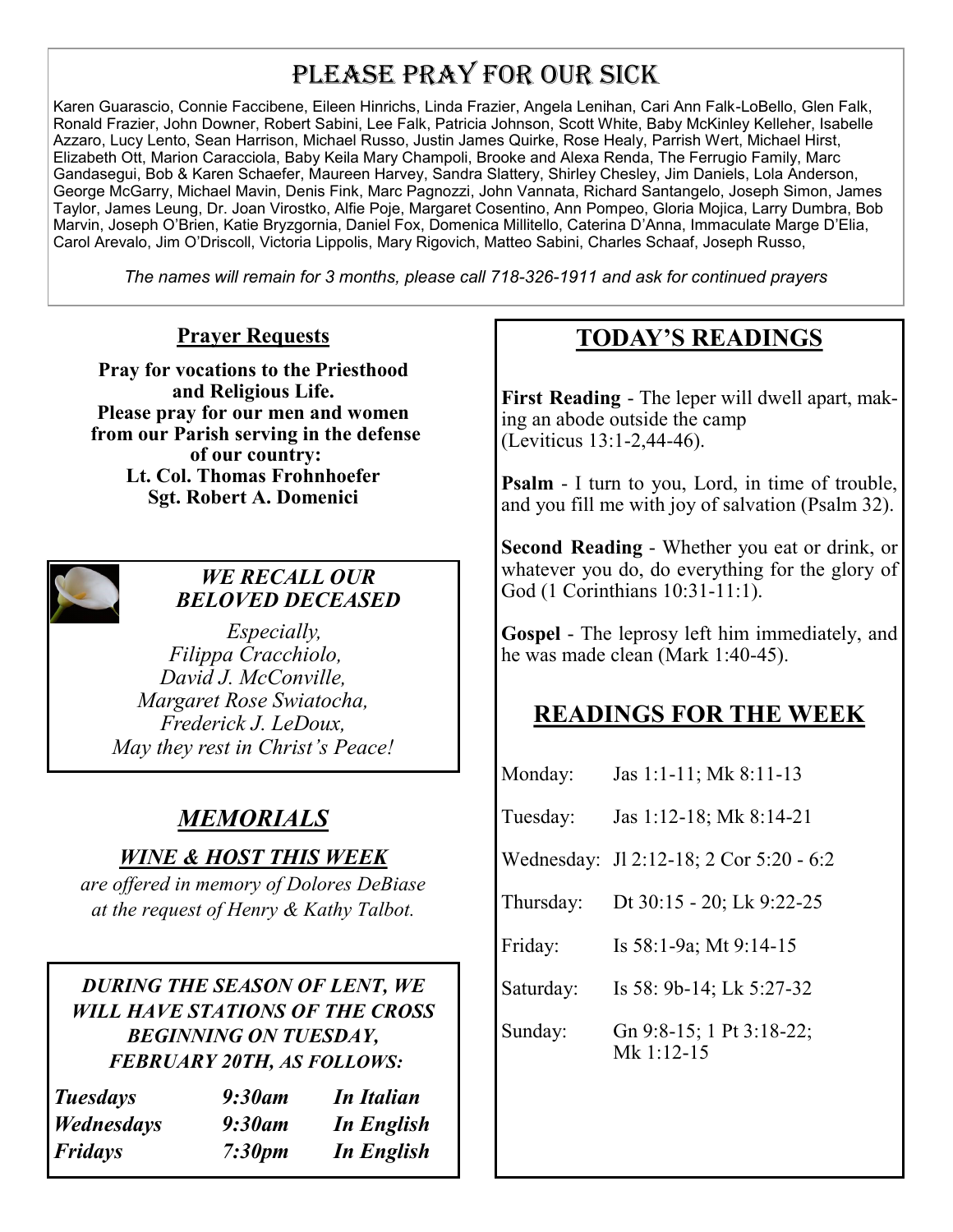# **DEFENSIVE DRIVING COURSE**

to be given in St. Margaret School Library on **SATURDAY, MARCH 3RD** from 9:00am to 3:30pm **THE COST**: \$45.00 per person **THE BENEFITS**: 10% discount on liability and collision insurance for 3 years. Up to 4 points deducted from your driving record. **CONTACT**: Sister Bridget, **718-326-1911** for more information or to register.

### **FAITH DIRECT**

 Thank you for all the generous gifts that you provide to our parish, but I realize that you cannot be with us every Sunday of the year. Please consider using our secure electronic giving program, *Faith Direct. Faith Direct* will automatically process any offertory or second collection donation of your choosing. Visit **www.faithdirect.net** and use our Church code: **NY299.**

 Thank you for your continued support of our parish family! May God, Who is never outdone in generosity, bless you!

**~Fr. Armato**

### *JESUS' WAY*

 Today's readings present a contrast between "Jesus' way" and the "old way." An example of the old way is the law given to Moses and Aaron about leprosy: the leper was unclean and cast out of the community. Jesus' way is the opposite: the leper is reached out to, touched, and finally cured.

 Nor ought we think of the "old way" as restricted to the days of Moses and Aaron, or even to the "Old" Testament. The difference between the old way and Jesus' way arises in our own lives. We still choose, every day, to live in our old way or in Jesus' way.

 Jesus dared to touch a leper, disregarding the old way. The leper then was changed forever. He felt a calling. He couldn't keep himself from proclaiming that he had been touched by Jesus (even through Jesus told him not to!). Once Jesus touches us, we are called to proclaim His way.

## *GUATEMALA SERVICE TRIP*

 Former student of SMA Class of 2009, *Cristina Martello*, will be participating in a Medical Service trip to La Antigua, Guatemala in March of 2018 with professors and classmates. In alignment with carrying out God's will of service to others, Cristina and her classmates have a mission "to develop into students who value compassionate service and who can further translate this service into a life-long responsibility to contribute to a more just society." In Guatemala, Cristina will be providing physical therapy services to patients who do not have such care available to them including teaching movement strategies, developing muscular strength, and improving functional mobility.

 Cristina will be raising money to bring various medical supplies to Guatemala, including custom-made wheelchairs for the patients. In order to provide as many supplies and wheelchairs as possible, please consider donating on behalf of benefiting highly disabled patients in need of therapeutic care. All donations can be left at St. Margaret Parish Rectory to the attention of Cristina Martello. Thank you to all parishioners who can assist and support this service.

# *LENTEN REGULATIONS 2018*

#### **WEEKDAYS OF LENT:**

There is no obligation to fast. However, voluntary acts of self-denial are recommended.

#### **ASH WEDNESDAY & GOOD FRIDAY:**

These are days of Fast and Abstinence from meat, (this includes chicken). There is a limit of one full meal on these days for all between the ages of 18 and 59 inclusive.

#### **DAYS OF ABSTINENCE: ALL FRIDAYS IN LENT**

All who have reached their 14th year are bound to abstain totally from meat.

#### **EASTER DUTY OBLIGATION:**

After they have received their First Holy Communion, Catholics are bound by the obligation of receiving Holy Communion at least once a year. This precept should be fulfilled during the Easter Season. Catholics are also bound to confess serious (mortal) sins at least once a year, but this is not limited to the Lenten/Easter Season.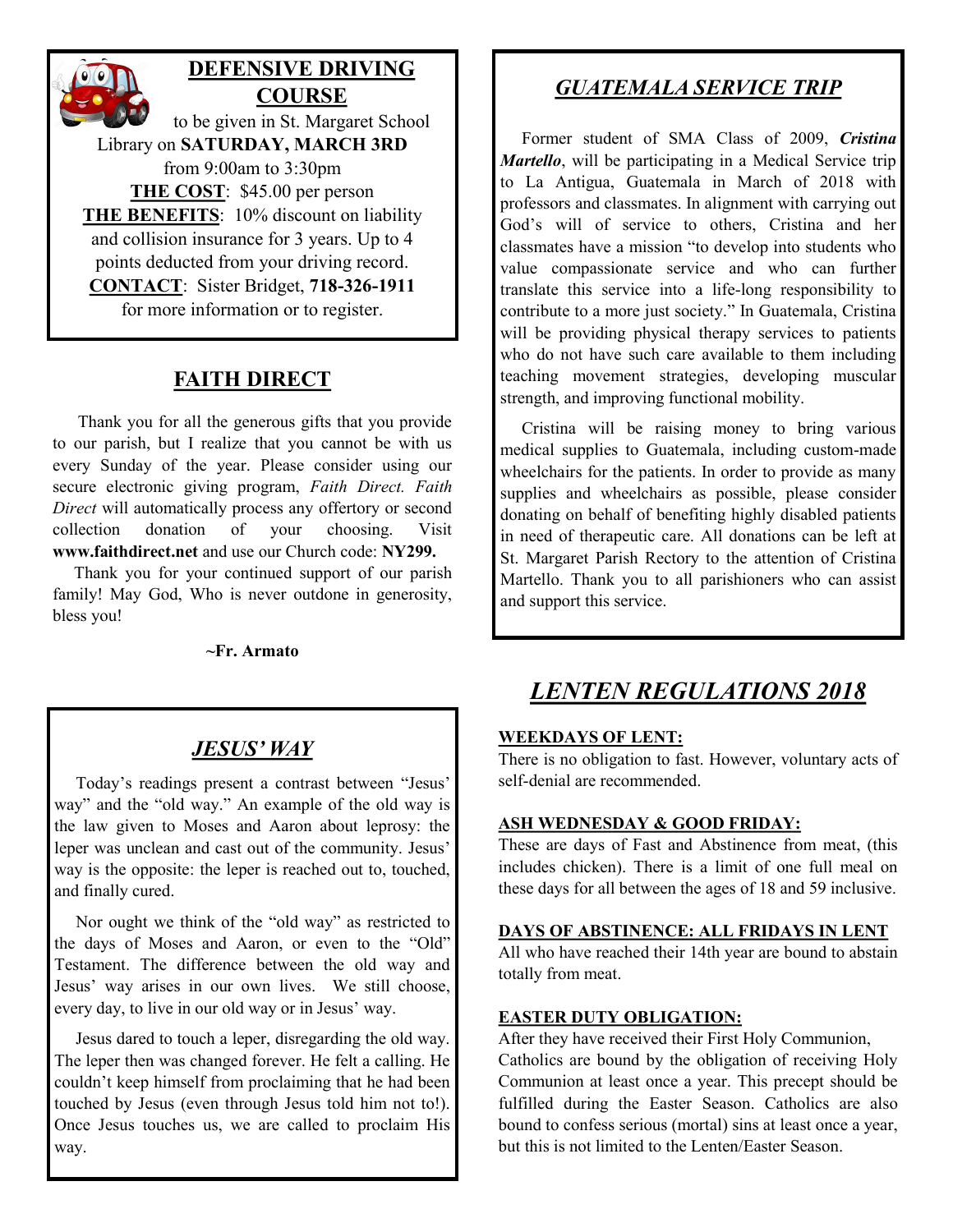#### *From the Pastor's Desk:*

 The holy season of Lent begins this week with the celebration of Ash Wednesday. True, it's a penitential season, yet it's also one of hope-filled renewal. Still, we often view this as a gloomy time of year, a time of "having to do without", or we see it just as another opportunity to get back on our diets or to kick a bad habit. We see only ashes, and we forget about haloes.

 It is, indeed, a time for giving up and doing without, but giving up and doing without for a particular purpose: to help us to refocus our lives so as to draw us closer to God and to deepen our relationship with Him. We know from our science classes that nature abhors a vacuum. Our lives, too, need to be full, spiritually as well as physically. If you are about to give up or to do without something, therefore, be prepared to put something *positive* in its place. The three keys of Lent fasting, almsgiving and prayer - offer us important tools to accomplish this.

 For example, if you give up time watching TV or using the internet/social media, use part of the time you save for prayer, or to read and reflect on Scripture or some other solid, spiritual work. Get to Mass faithfully every weekend, and, if you have the opportunity, stop in to a church during the week for Mass or to pray quietly. Pray a Rosary each day, especially the Sorrowful Mysteries, and get to confession before Easter. If you give up a particular food, or drink, or cigarettes, use some of the money you save toward helping those who do not have the bare necessities of life. Likewise, if you go out to dinner, put aside the same amount that you leave for a tip and give it to the St. Vincent DePaul Society to ease the needs of the hungry. Be more patient with others as God is patient with you.

Let's allow Lent to be an unhurried period of spiritual growth, a time in which we challenge ourselves, using the grace God gives us, to be better children of God and disciples of Jesus Christ. Don't let it zoom by in artificialities or despair. Make it meaningful, and keep it realistic so as to finish Lent in a way that makes for a worthier celebration of Easter.

*~Fr. Armato*



 Catholic Schools Week was filled with many exciting events. Our week opened with Mass as a community, celebrated by Fr. Bob. All were invited to visit the school and see the many wonderful learning activities going on. Deacon John blessed our newly installed LabLeaner STEM lab. We welcomed students and families on the many tours offered throughout the week. Sports Day was filled with great team sports. It was close, but the white team pulled through and won. Our 8th graders received their rings on Wednesday. Teachers surprised the students by switching classes for one period on Mix It Up Day while students wore mixed up attire. Students played Zingo for prizes on Student Appreciation Day and also enjoyed snacks and ices. We presented an assembly to Bishop DiMarzio as he visited us on Thursday, too. He also was given a tour of our great academy. Our experienced band presented a lovely medley of songs Thursday evening. On Teacher Appreciation Day, teachers, teacher aides and staff were served a wonderful luncheon with great games and prizes provided by our generous parents. Our final event of the week was a Talent Show where students entertained us with singing, jokes, puppetry, dancing, miming and more. Maybe next year we will include our talented parents in the program. Registration is ongoing; don't miss your spot in our great school!

### **FREE STYLE CONCERT LIVE: TKA AND JUDY TORRES**

Friday, April 20th - doors open at 8pm St. Margaret Gym \$50.00p/p (includes 1 drink) For tickets call **Katy, 718-326-0922**

#### *JUST A REMINDER . . .*

for all *ARISE* participants. Session one begins the week of February 12th in the Convent meeting room. It's not too late to register for this Lenten Program. Any questions, please call Sr. Bridget, **718-326-1911 or e-mail bridgetosu7@gmail.com**